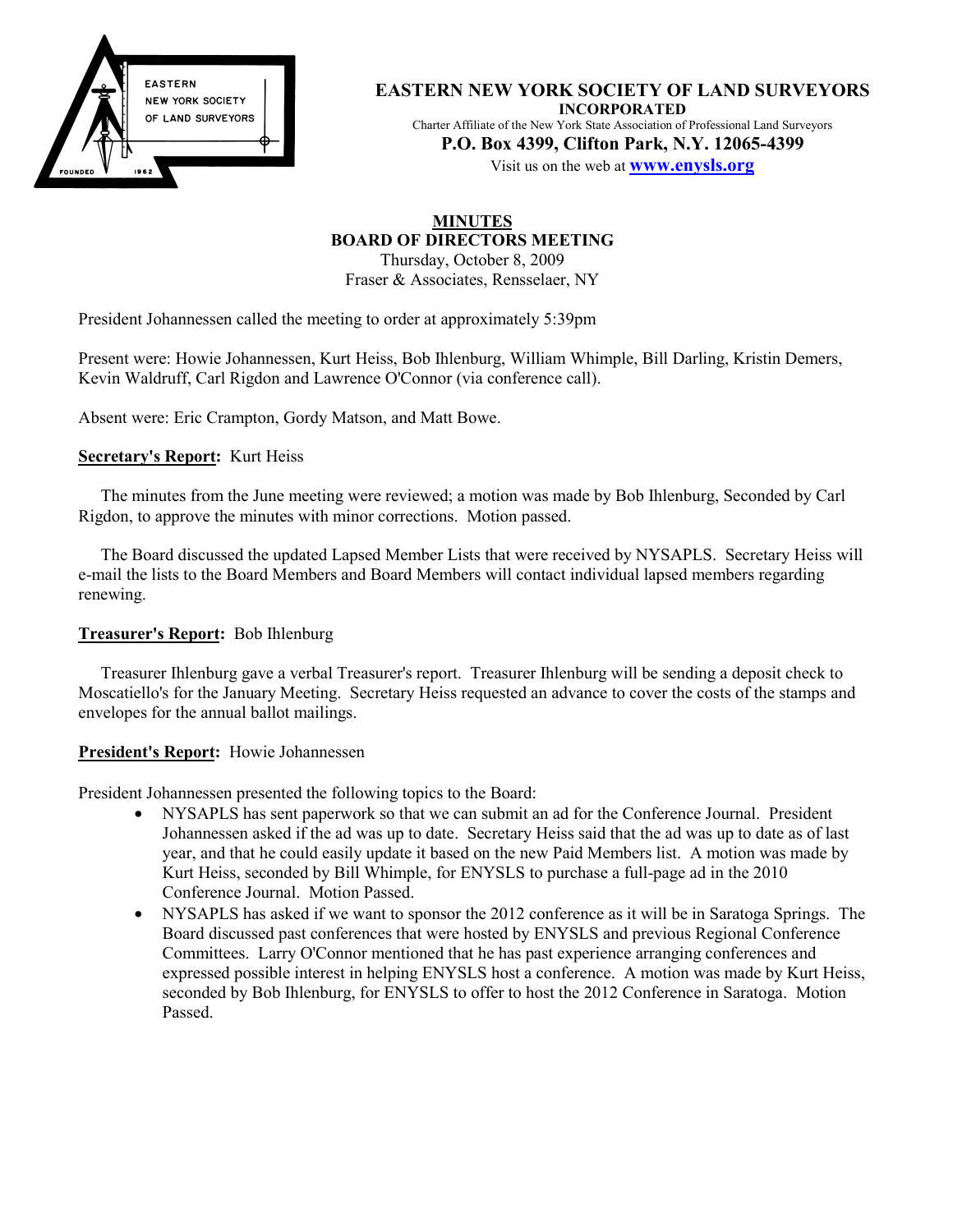## **Executive Vice-President's Report:** Gordy Matson: No Report

**Vice-President's Report:** Kevin Waldruff – Nothing to Report

#### **Committee Reports:**

-----Standing Committees-----

Constitution & By-Laws: Bob Ihlenburg – Nothing to Report

Scholastic Development: Kristin Demers:

Scholarship. Applications have been sent to the schools. The deadline to submit an application is October 23. The Scholarship Committee will set up interviews once the applications arrive.

Ethics and Business Practices: Don Darrah: No Report

Continuing Education: Jody Lounsbury – Written Report Submitted:

In a written report, Jody Lounsbury asked for the Board's position on the Home Show since it is time to send in the fee and forms. Jody stated that he felt the Home Show was a worthwhile investment for the profession, that it is the only real public marketing ENYSLS does, that the total cost is less than \$1000.00 and most of the members that have served time at the booth view it as a positive experience. The Board once again discussed the topic of the Home Show, Funding for the Home Show, and format of the Home Show. A motion was made by Bob Ihlenburg, seconded by Bill Darling, to take a year off, not participate in the Home Show for 2010, and to reevaluate Eastern's participation in the show come 2011. Motion Passed (six Members voting Aye, one No and one Abstention). The Board will explore other avenues through which we can interact with the public, including the Capital District Engineers. This topic will be discussed with the general membership at the November meeting.

The Board then discussed one-hour, CEU-bearing dinner courses and a rejuvenation of the Fall Seminar. A motion was made by Bob Ihlenburg, seconded by Larry O'Connor, to have the Continuing Education Committee investigate the available options for one-hour courses and a Fall Seminar and report back to the Board with options. Motion passed.

Finance: Bill Darling – Nothing to Report.

Membership: Gordy Matson – No Report

Legislative: Larry O'Connor – Nothing to Report

Program: Bill Whimple:

The November (Annual) meeting is set up at the Crossgates Restaurant. Bill Whimple has contacted several vendors and they have indicated interest in attending.

The January meeting will be at Moscatiello's, and Kevin will be contacting the speaker to arrange for a talk on Debt Collections

The Board discussed the possibility of running another Associate Member night with an Associate oriented topic and possibly with free or discounted meals for the Associates. The program committee will look into this further for next year.

## **EASTERN NEW YORK SOCIETY OF LAND SURVEYORS, INC.**

| <b>President: C. Howard Johannessen</b>    | <b>Matthew Bowe</b>  | 2010 | <b>Bill Darling</b> | 2011 | C. Howard Johannessen | 2012                                    |
|--------------------------------------------|----------------------|------|---------------------|------|-----------------------|-----------------------------------------|
| <b>Exec. Vice-President: Gordon Matson</b> | Kevin Waldruff       | 2010 | Kurt Heiss          | 2011 | <b>Gordon Matson</b>  | 2012                                    |
| Vice-President: Kevin Waldruff             | William Whimple 2010 |      | Robert J. Ihlenburg | 2011 | Lawrence J. O'Connor  | 2012                                    |
| <b>Secretary: Kurt Heiss</b>               | Eric Crampton 2010   |      | Carl Rigdon         | 2011 | <b>Kristin Demers</b> | 2012                                    |
| Treasurer: Robert J. Ihlenburg             |                      |      |                     |      |                       | <b>Past President - William Whimple</b> |

**Director N.Y. State Assoc. of Professional Land Surveyors - C. Howard Johannessen (518) 439-9981 Director N.Y. State Assoc. of Professional Land Surveyors - Gordon Matson (518) 783-6054** President's Address - P.O. Box 454, West Sand Lake, NY 12196 - cjohannessen@nycap.rr.com